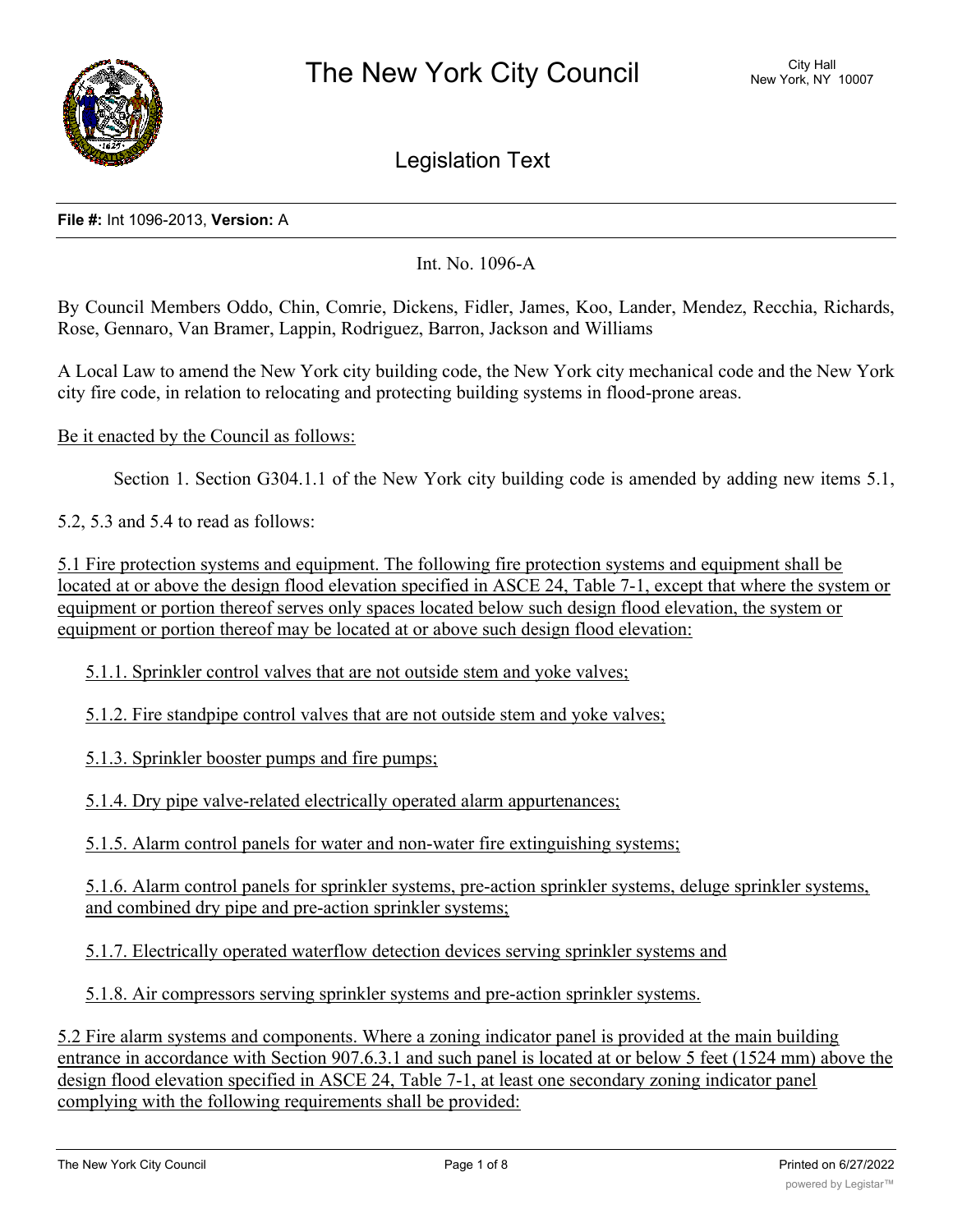5.2.1. The secondary zoning indicator panel, associated controls, power supplies and means of transferring control shall be provided at least 5 feet (1524 mm) above the design flood elevation specified in ASCE 24, Table 7-1, in a location accessible to responding Fire Department personnel and approved by the department and the Fire Department and

5.2.2. Where the secondary zoning indicator panel or associated controls are only operable upon transfer of control from another zoning indicator panel, such transfer shall be by a means that is approved by the Fire Department.

5.3 Fuel-oil piping systems. The following requirements shall apply to fuel-oil piping systems, as defined by Section 202 of the *New York City Mechanical Code*:

5.3.1 Fill piping that does not terminate in a watertight terminal approved by the department shall terminate at least 3 feet (914 mm) above the design flood elevation specified in ASCE 24, Table 7-1 and

5.3.2 Normal vent piping and emergency vent piping shall terminate at least 3 feet (914 mm) above the design flood elevation specified in ASCE 24, Table 7-1.

5.4 Plumbing systems and components. The structure shall comply with the following requirements:

5.4.1 Relief vents and fresh air intakes. Relief vents and fresh air intakes serving building traps in accordance with Section 1002.6 of the *New York City Plumbing Code* shall be carried above grade and shall terminate in a screened outlet that is located outside of the building and at or above the design flood elevation specified in ASCE 24, Table 7-1 and

5.4.2 Reduced pressure zone backflow preventers. Reduced pressure principle backflow preventers complying with Section 608.13.2 of the *New York City Plumbing Code* and backflow preventers with intermediate atmospheric vents complying with Section 608.13.3 of the *New York City Plumbing Code* shall be located at or above the design flood elevation specified in ASCE 24, Table 7-1.

§2. Section G304.1.2 of the New York city building code is amended by adding a new item 2.3.1 to read

as follows:

2.3.1 Additional requirements. The structure shall comply with Items 5.1 through 5.4 of Section G304.1.1.

§3. Section G304.2 of the New York city building code is amended by adding a new item 5.1 to read as

follows:

# 5.1 Additional requirements. The structure shall comply with Items 5.1 through 5.4 of Section G304.1.1.

§4. Appendix G of the New York city building code is amended by adding a new section G304.4 to read

as follows:

# **G304.4 Construction standards for shaded X-Zones.** In shaded X-Zones, buildings that include I-2 occupancies that are hospitals shall comply with the requirements of this chapter and the applicable provisions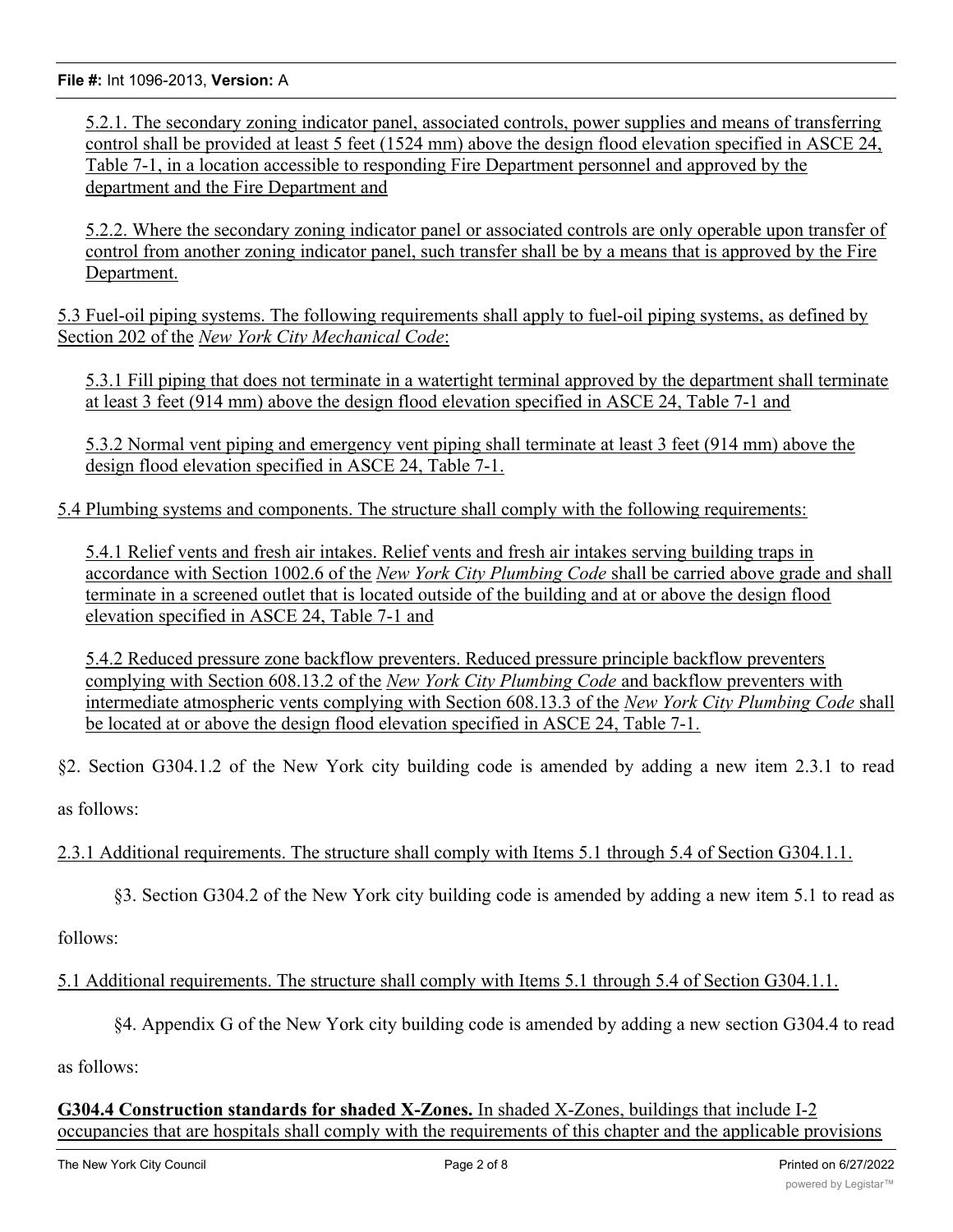of ASCE 24 for A-Zone construction.

§5. Appendix G of the New York city building code is amended by adding a new section G307.5 to read

as follows:

**G307.5 Elevation of certain tanks and containers serving critical facilities.** The following tanks and containers shall be located at or above the design flood elevation specified in ASCE 24, Table 7-1, unless such tanks and containers serve buildings that include I-2 occupancies that are hospitals, in which case such tanks and containers shall be located at or above the greater of (i) the design flood elevation specified in ASCE 24, Table 7-1, or (ii) the 500-year flood elevation. Such tanks and containers must be designed to maintain service to such structure during flood conditions and shall comply with section 9.6 of ASCE 24:

1. Medical and compressed gas storage tanks, oxygen tanks, and other cryogenic system storage tanks;

- 2. Hazardous material storage tanks;
- 3. Stationary compressed gas containers;
- 4. Stationary cryogenic containers and
- 5. Stationary flammable gas storage containers.

§6. Table 2-1 of Section 2.3, Table 4-1 of Section 4.4, Table 5-1 of Section 5.1, Table 6-1 of Section 6.2 and Table 7-1 of Section 7.1 of ASCE 24 as modified by section G501.1 of the New York city building code, as amended by a local law of the city of New York for the year 2013 amending the administrative code of the city of New York, the New York city plumbing code, the New York city building code, the New York city mechanical code and the New York city fuel gas code, relating to bringing such codes up to date with the 2009 editions of the international building, mechanical, fuel gas and plumbing codes, as proposed in introduction number 1056, are amended to read as follows:

# **TABLE 2-1**

# **MINIMUM ELEVATION OF THE TOP OF LOWEST FLOOR**

### **RELATIVE TO DESIGN FLOOD ELEVATION (DFE)-A-ZONESa**

| <b>ISTRUCTURAL OCCUPANCY CATEGORY</b> <sup>b</sup> | <b>IMINIMUM ELEVATION OF LOWEST FLOOR</b> |
|----------------------------------------------------|-------------------------------------------|
|                                                    | DFE=BFE                                   |
| II $(1-$ and 2-family dwellings)                   | $DFE=BFE+2$ ft                            |

II., d (all others) DFE=BFE+ 1 ft (all others) DFE+ 1 ft (all others) DFE+ 1 ft (all others)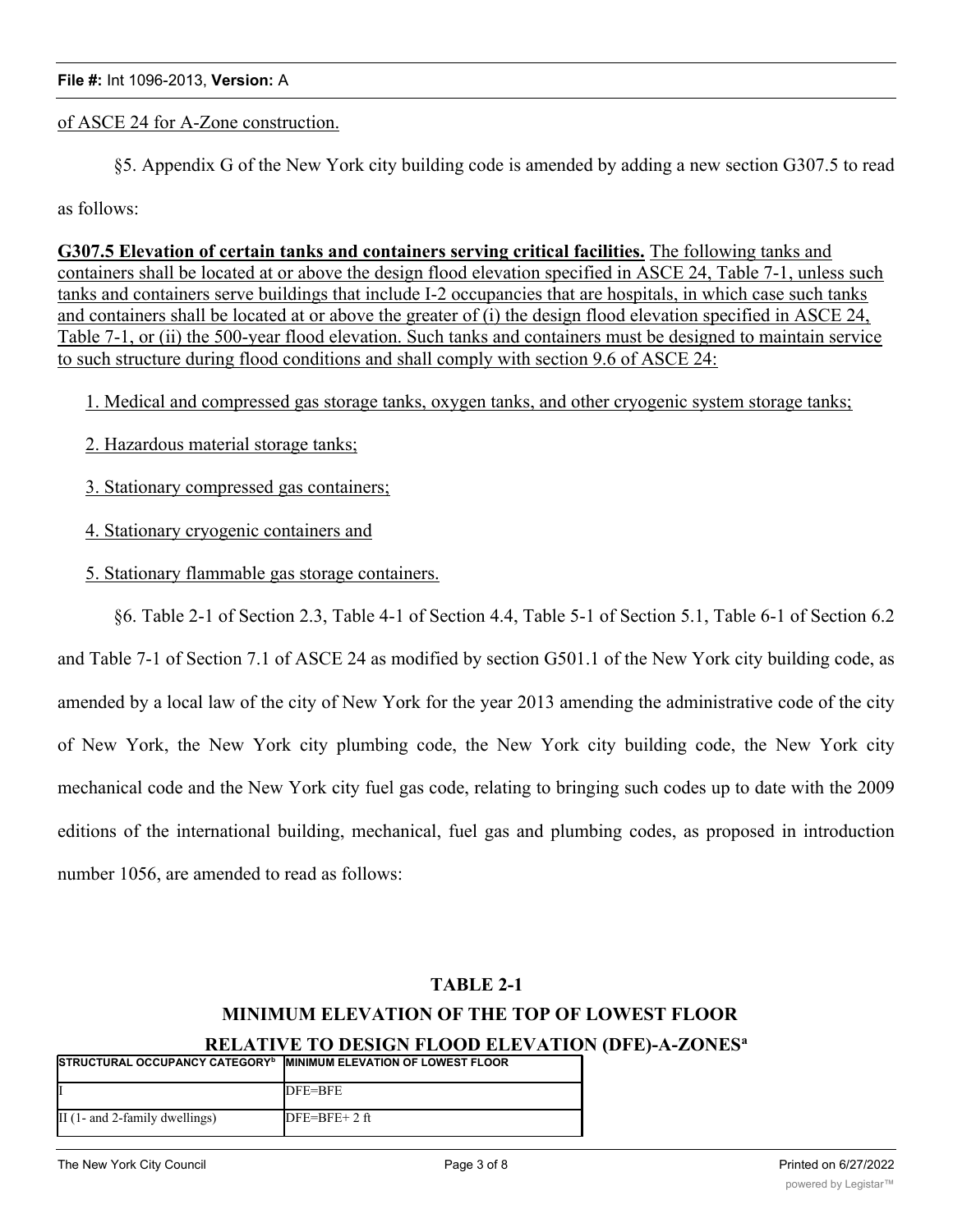#### **File #:** Int 1096-2013, **Version:** A I DFE=BFE II (1- and 2-family dwellings) DFE=BFE+ 2 ft and 2-family dwellings) DFE=BFE+ 2 ft and 2-ft and 2-ft and 2-ft and

| $II^{c,d}$ (all others) | $DFE=BFE+1$ ft |
|-------------------------|----------------|
| III <sup>c</sup>        | $DFE=BFE+1$ ft |
| $IV^{c,d}$              | $DFE=BFE+2ft$  |

- a. Minimum elevations shown in Table 2-1 do not apply to V Zones (see Table 4-1). Minimum elevations shown in Table 2-1 apply to A-Zones unless specific elevation requirements are given in Section 3 of this standard.
- b. See Table 1-1 or Table 1604.5 of the *New York City Building Code*, for structural occupancy category descriptions.
- c. For nonresidential buildings and nonresidential portions of mixed-use buildings, the lowest floor shall be allowed below the minimum elevation if the structure meets the floodproofing requirements of Section 6.
- d. Buildings that include I-2 occupancies that are hospitals shall use the greater of (i) the DFE for the applicable structural occupancy category as indicated in this table or (ii) the 500-year flood elevation.

## **TABLE 4-1 MINIMUM ELEVATION OF BOTTOM OF LOWEST SUPPORTING HORIZONTAL STRUCTURAL MEMBER OF LOWEST FLOOR RELATIVE TO DESIGN FLOOD ELEVATION (DFE)-V-ZONES AND COASTAL A-ZONES**

| <b>ISTRUCTURAL OCCUPANCY CATEGORY<sup>a</sup></b> |                              | <b>IMEMBER ORIENTATION RELATIVE TO THE DIR</b><br><b>OF WAVE APPROACH</b> |  |  |
|---------------------------------------------------|------------------------------|---------------------------------------------------------------------------|--|--|
|                                                   | <b>Parallel</b> <sup>b</sup> | Perpendicular <sup>b</sup>                                                |  |  |
|                                                   | DFE=BFE                      | DFE=BFE                                                                   |  |  |
| $\text{II}$ (1-and 2- family dwellings)           | $DFE=BFE[$ $]+ 2$ ft         | DFE=BFE $\left[ \right]$ + 2 ft                                           |  |  |
| $\Pi^{\mathcal{Q}}$ (all others)                  | DFE=BFE                      | $DFE = BFE + 1 ft$                                                        |  |  |
| III <sup>2</sup>                                  | DFE=BFE+ 1 ft                | $DFE=BFE+2$ ft                                                            |  |  |
| $IV^{\circ}$                                      | $DFE = BFE + 1 ft$           | $DFE=BFE+2ft$                                                             |  |  |

- a. See Table 1-1, or Table 1604.5 of the *New York City Building Code*, for structural occupancy category descriptions.
- b. Orientation of lowest horizontal structural member relative to the general direction of wave approach; parallel shall mean less than or equal to +20 degrees from the direction of approach; perpendicular shall mean greater than +20 degrees from the direction of approach.
- c. Buildings that include I-2 occupancies that are hospitals shall use the greater of (i) the DFE for the applicable structural occupancy category as indicated in this table or (ii) the 500-year flood elevation.

# **TABLE 5-1 MINIMUM ELEVATION, RELATIVE TO DESIGN FLOOD ELEVATION (DFE), BELOW WHICH FLOOD-DAMAGE-RESISTANT MATERIALS SHALL BE USED**

| <b>ISTRUCTURAL OCCUPANCY CATEGORY<sup>a</sup></b> | <b>A-ZONE</b>  | Coastal High Hazard Areas and Coastal A |                                                       |
|---------------------------------------------------|----------------|-----------------------------------------|-------------------------------------------------------|
|                                                   |                |                                         | Orientation Parallel <sup>b</sup> Orientation Perpend |
|                                                   | DFE=BFE        | DFE=BFE                                 | DFE=BFE                                               |
| $\text{II}$ (1-and 2- family dwellings)           | $DFE=BFE+2ft$  | $DFE=BFE+2ft$                           | $DFE=BFE+2ft$                                         |
| $II^{\epsilon}$ (all others)                      | $DFE=BFE+1$ ft | $DFE=BFE+1ft$                           | $DFE=BFE+2ft$                                         |
| III <sup>2</sup>                                  | $DFE=BFE+1$ ft | $DFE=BFE+2ft$                           | $DFE=BFE+3ft$                                         |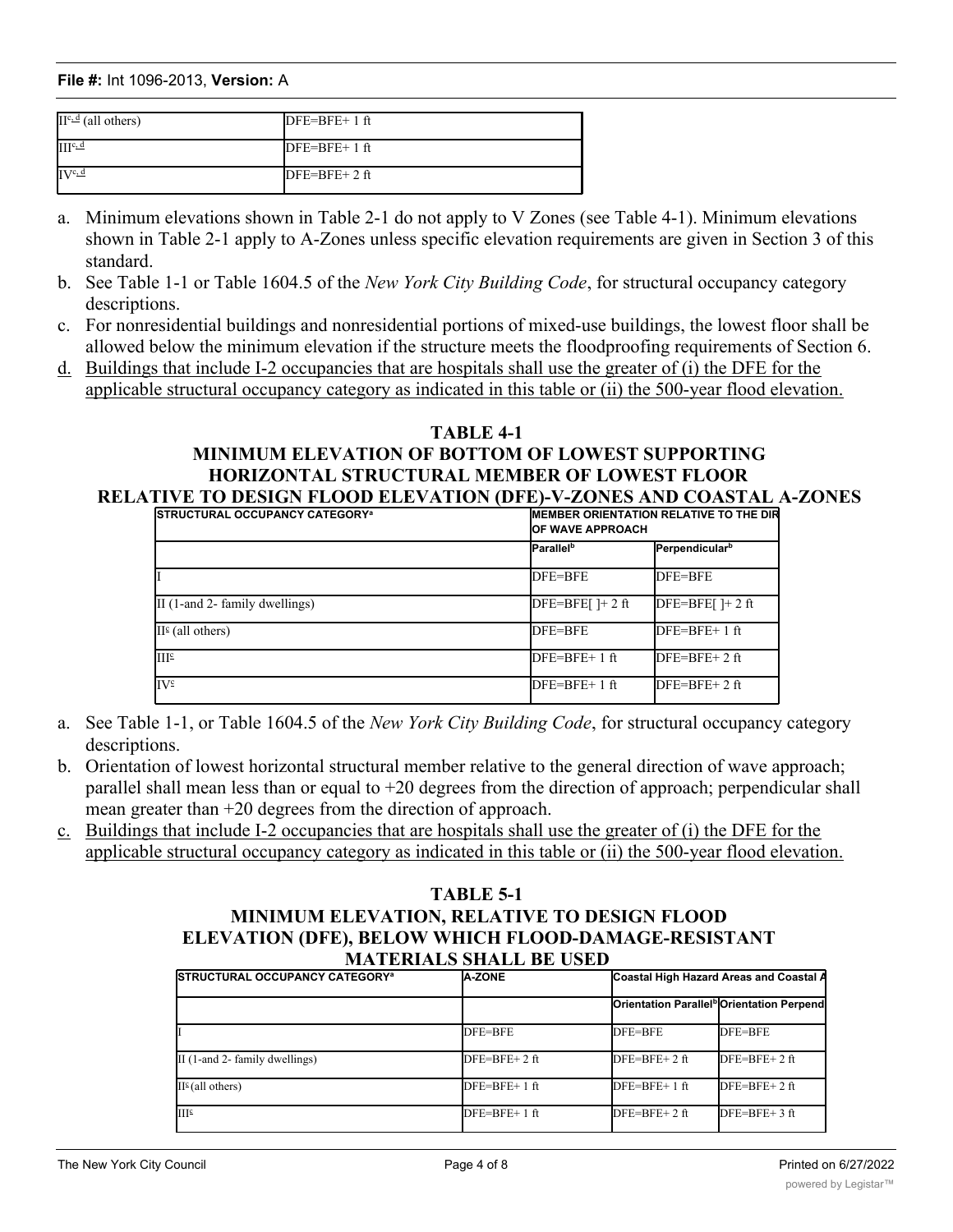**File #:** Int 1096-2013, **Version:** A In the set of the best decomposition  $\mathcal{L}_{\mathcal{A}}$  for  $\mathcal{L}_{\mathcal{A}}$  for  $\mathcal{L}_{\mathcal{A}}$  for  $\mathcal{L}_{\mathcal{A}}$ In the set of the best decomposition  $\mathcal{L}_{\mathcal{F}}$  for  $\mathcal{L}_{\mathcal{F}}$  for  $\mathcal{L}_{\mathcal{F}}$  for  $\mathcal{L}_{\mathcal{F}}$  for  $\mathcal{L}_{\mathcal{F}}$ 

 $DFE=BFE+ 2 ft$  DFE=BFE+ 2 ft DFE=BFE+ 3 ft

- a. See Table 1-1, or Table 1604.5 of the *New York City Building Code*, for structural occupancy category descriptions.
- b. Orientation of lowest horizontal structural member relative to the general direction of wave approach; parallel shall mean less than or equal to +20 degrees from the direction of approach; perpendicular shall mean greater than +20 degrees from the direction of approach.
- c. Buildings that include I-2 occupancies that are hospitals shall use the greater of (i) the DFE for the applicable structural occupancy category as indicated in this table or (ii) the 500-year flood elevation.

### **TABLE 6-1 MINIMUM ELEVATION OF FLOODPROOFING, RELATIVE TO DESIGN FLOOD ELEVATION (DFE)-A-ZONES**

| <b>ISTRUCTURAL OCCUPANCY CATEGORY<sup>a</sup></b> | <b>IMINIMUM ELEVATION OF</b><br><b>IFLOODPROOFING</b> <sup>b</sup> |
|---------------------------------------------------|--------------------------------------------------------------------|
|                                                   | $DFE=BFE+1$ ft                                                     |
| $\Pi^{\text{c},\text{d}}$                         | $DFE=BFE+1$ ft                                                     |
| III <sup>d</sup>                                  | $DFE=BFE+1$ ft                                                     |
| IV₫                                               | $DFE=BFE+2ft$                                                      |

- a. See Table 1-1, or Table 1604.5 of the *New York City Building Code*, for structural occupancy category descriptions.
- b. Wet or dry floodproofing shall extend to the same level.
- c. Dry floodproofing of residential buildings and residential portions of mixed use buildings shall not be permitted.
- d. Buildings that include I-2 occupancies that are hospitals shall use the greater of (i) the DFE for the applicable structural occupancy category as indicated in this table or (ii) the 500-year flood elevation.

### **TABLE 7-1 MINIMUM ELEVATION OF UTILITIES AND ATTENDANT EQUIPMENT RELATIVE TO DESIGN FLOOD ELEVATION (DFE)**

| <b>ISTRUCTURAL OCCUPANCY CATEGORY<sup>a</sup></b> |                | LOCATE UTILITIES AND ATTENDANT EQUIPMENT ABOVE <sup>b</sup> |                                        |  |  |
|---------------------------------------------------|----------------|-------------------------------------------------------------|----------------------------------------|--|--|
|                                                   | A-Zones        | <b>Coastal High Hazard Area and Coastal A-Zones</b>         |                                        |  |  |
|                                                   |                | <b>Orientation Parallel<sup>c</sup></b>                     | Orientation Perpendicular <sup>c</sup> |  |  |
|                                                   | DFE=BFE        | DFE=BFE                                                     | DFE=BFE                                |  |  |
| $\text{II}$ (1-and 2- family dwellings)           | $DFE=BFE+2ft$  | $DFE=BFE+2ft$                                               | $DFE=BFE+2ft$                          |  |  |
| $II^{c,d}$ (all others)                           | $DFE=BFE+1$ ft | $DFE=BFE+1$ ft                                              | $DFE=BFE+2ft$                          |  |  |
| $III^{\underline{d}}$                             | $DFE=BFE+1$ ft | $DFE=BFE+2$ ft                                              | $DFE=BFE+3$ ft                         |  |  |
| $IV^{\underline{d}}$                              | $DFE=BFE+2$ ft | $DFE=BFE+2$ ft                                              | $DFE=BFE+3$ ft                         |  |  |

- a. See Table 1-1, or Table 1604.5 of the *New York City Building Code*, for structural occupancy category descriptions.
- b. Locate utilities and attendant equipment above elevations shown unless otherwise provided in the text.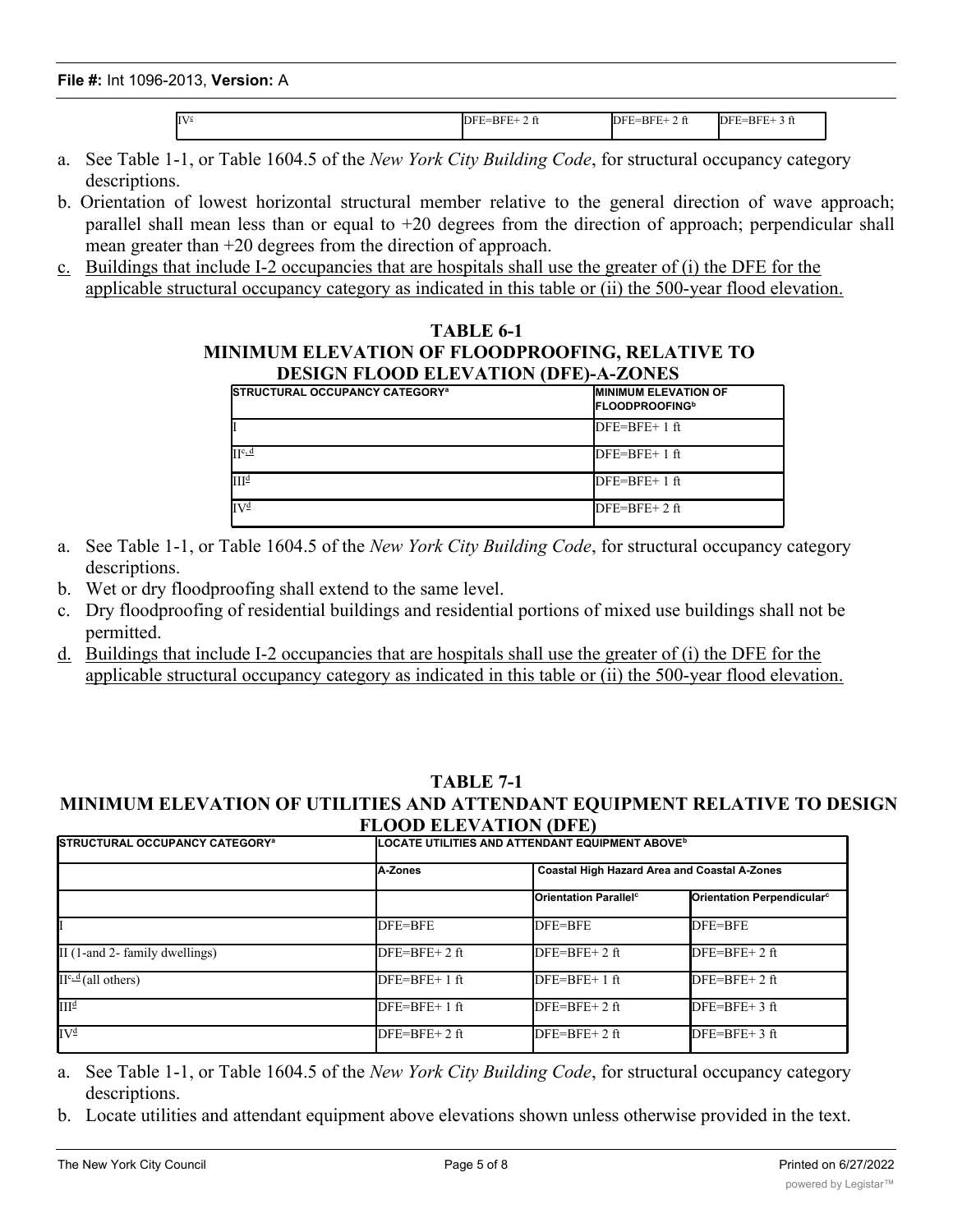### **File #:** Int 1096-2013, **Version:** A

- c. Orientation of lowest horizontal structural member relative to the general direction of wave approach; parallel shall mean less than or equal to +20 degrees from the direction of approach; perpendicular shall mean greater than +20 degrees from the direction of approach.
- d. Buildings that include I-2 occupancies that are hospitals shall use the greater of (i) the DFE for the applicable structural occupancy category as indicated in this table or (ii) the 500-year flood elevation.

§7. Section G501.1 of the New York city building code is amended by adding a new modification to

section 7.2.4 of ASCE 24 to read as follows:

**Section 7.2.4.** Section 7.2.4 (Disconnect Switches and Circuit Breakers) is amended to read as follows:

7.2.4 Disconnect Switches and Circuit Breakers. The main disconnect switch, all service disconnecting means, and all circuit breakers shall be located above and be accessible from the elevation specified in Table 7-1. Switches, all service disconnecting means, and circuit breakers shall be located no more than 6 feet 7 inches (2 m) above the floor, or a platform shall be installed to provide access.

§8. The modification to section 23.2.2.4(c) of NFPA 13 set forth in section Q102.1 of Appendix Q of the

New York city building code, as amended by a local law of the city of New York for the year 2013 amending

the administrative code of the city of New York, the New York city plumbing code, the New York city building

code, the New York city mechanical code and the New York city fuel gas code, relating to bringing such codes

up to date with the 2009 editions of the international building, mechanical, fuel gas and plumbing codes, as

proposed in introduction number 1056, is amended to read as follows:

(c) Such pumps shall also comply with the applicable provisions of this Referenced Standard and the *New York City Building Code* pertaining to Fire Pumps, except that only one water supply [and no enclosure] shall be required.

§9. The modification to section 9.1.5(2)(f) of NFPA 14 set forth in section Q105.1 of Appendix Q of the New York city building code, as amended by a local law of the city of New York for the year 2013 amending the administrative code of the city of New York, the New York city plumbing code, the New York city building code, the New York city mechanical code and the New York city fuel gas code, relating to bringing such codes up to date with the 2009 editions of the international building, mechanical, fuel gas and plumbing codes, as proposed in introduction number 1056, is amended to read as follows:

(f) Fire pumps shall be placed on concrete pads at least 12 in. (305mm) above the pump room floor with a clearance of at least 3 ft. (914 mm) maintained on all sides from walls or from other equipment in the pump room. In the event of the use of a vertical shaft centrifugal fire pump, the 12 in. (305 mm) high concrete pad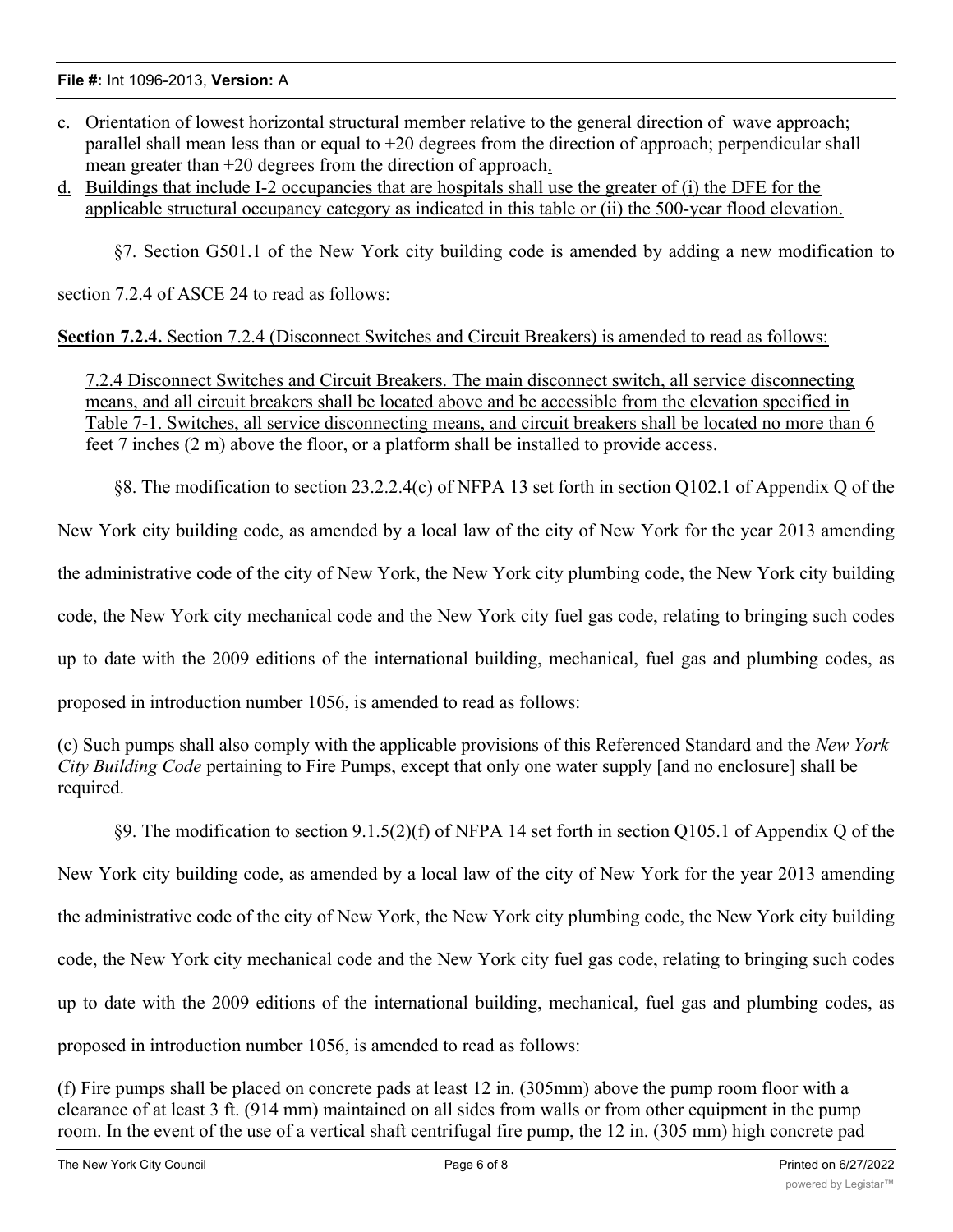may be omitted, provided the bottom of the electric driving motor and all electrical appurtenances are raised at least 12 in. (305 mm) above the pump room floor. Fire pumps shall be located in a 2-hour fire-rated enclosure.

§10. Section 301.13 of the New York city mechanical code, as added by local law number 33 for the

year 2007, is amended to read as follows:

**301.13 Flood hazard.** For structures located in areas of special flood hazard, and buildings that include I-2 occupancies that are hospitals located in shaded X-Zones, mechanical systems, equipment and appliances shall comply with Appendix G of the *New York City Building Code*.

§11. The New York city fire code is amended by adding a new section 904.3.6 to read as follows:

**904.3.6 Flood hazard.** Non-water fire extinguishing system control panels located in areas of special flood hazard or on the premises of Group I-2 occupancies that are hospitals located in shaded X-Zones (as defined in Section G201.2 of Appendix G of the Building Code) shall be located at or above the design flood elevation in accordance with Appendix G of the Building Code.

§12. Section 2703.2.4 of chapter 27 the New York city fire code, as added by local law number 26 for

the year 2008, is amended to read as follows:

**2703.2.4 Installation of tanks.** Installation of tanks shall be in accordance with Sections 2703.2.4.1 through [2703.2.4.2.1] 2703.2.4.3 and with the regulations of the New York State Department of Environmental Conservation as set forth in 6 NYCRR Sections 599.6, 614.7 and 614.13.

**2703.2.4.1 Underground tanks.** Underground tanks used for the storage of liquid hazardous materials shall be provided with secondary containment.

**2703.2.4.2 Aboveground tanks.** Aboveground stationary tanks used for the storage of liquid hazardous materials shall be located and protected in compliance with the requirements for outdoor storage of the particular material involved.

**2703.2.4.2.1 Marking.** Aboveground stationary tanks shall be marked as required by Section 2703.5.

**2703.2.4.3 Flood hazard.** Hazardous material storage tanks located in areas of special flood hazard or on the premises of Group I-2 occupancies that are hospitals located in shaded X-Zones (as defined in Section G201.2 of the Building Code) shall comply with Section G307.5 of Appendix G of the Building Code.

§13. Section 3003.3.1 of chapter 33 of the New York city fire code, as added by local law number 26 for

the year 2008, is amended to read as follows:

**3003.3.1** [**Reserved.**] **Flood hazard.** Stationary compressed gas containers located in areas of special flood hazard or on the premises of Group I-2 occupancies that are hospitals located in shaded X-Zones (as defined in Section G201.2 of Appendix G of the Building Code) shall comply with Section G307.5 of the Building Code.